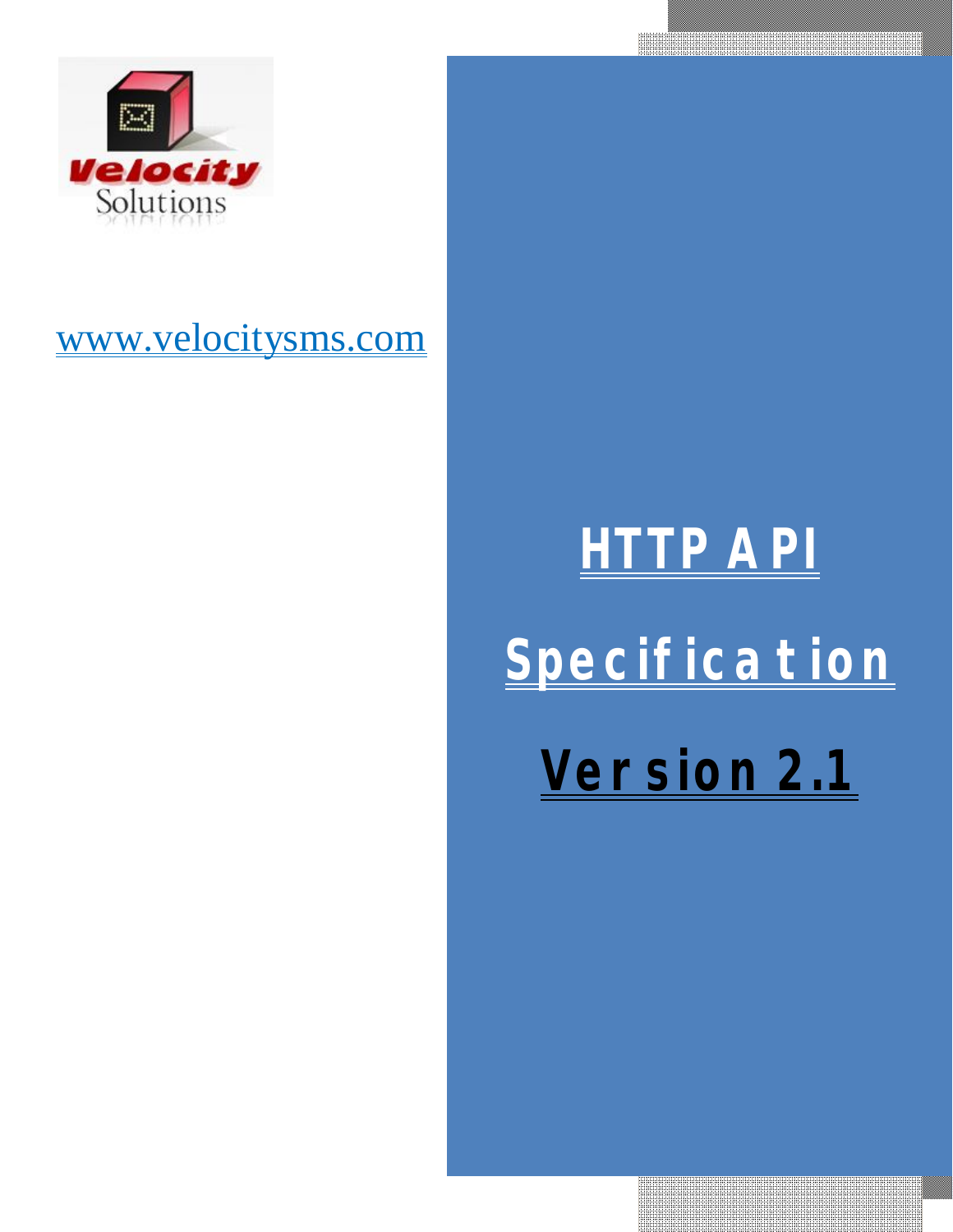## **HOW DOES IT WORKS**

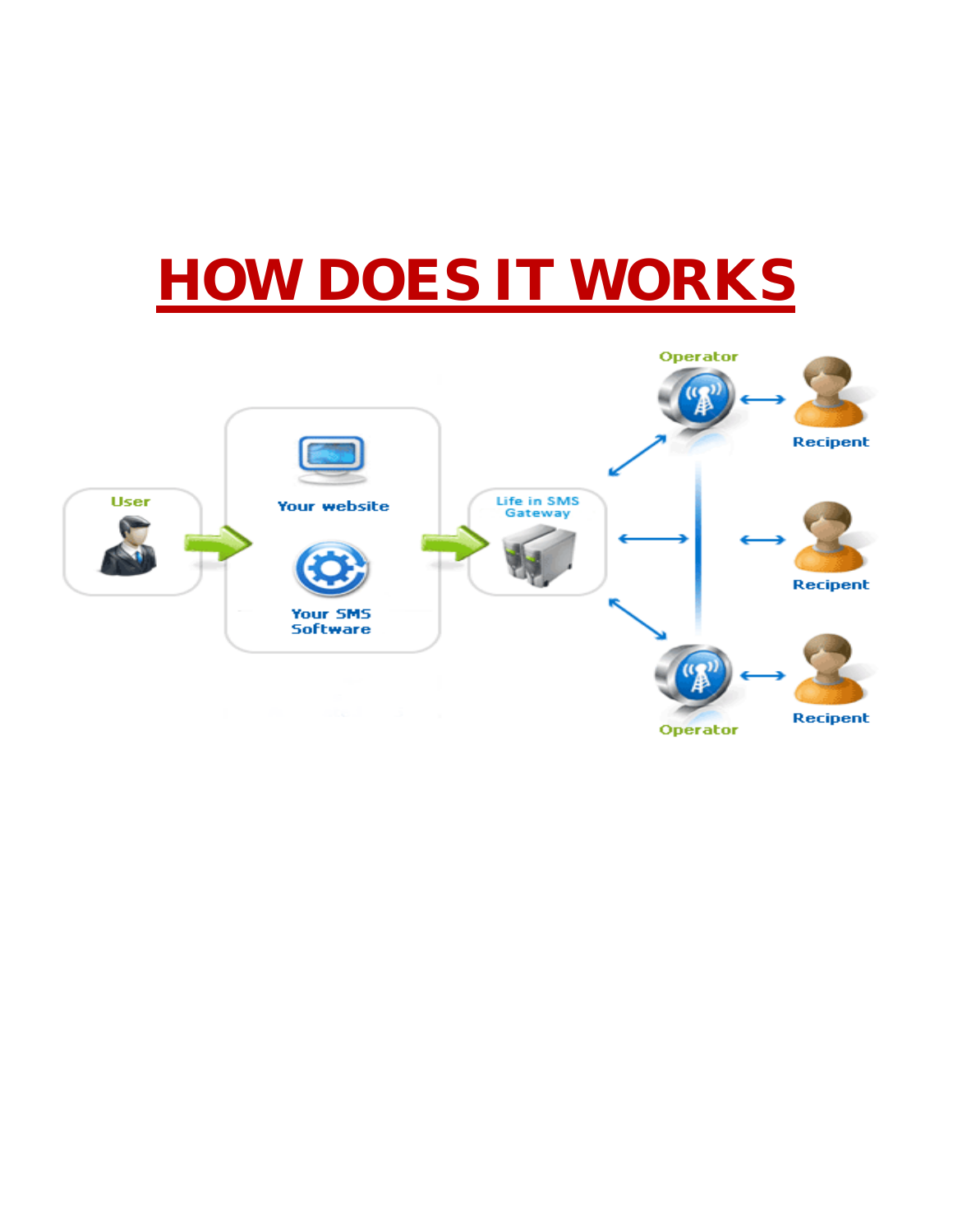## **Pushing SMS messages**

#### **For sending messages use the URL given below:**

http://hapi.smsapi.org/SendSMS.aspx?UserName=xxxx&password=xxxx&MobileNo=xxxx,xxxx,xxxx& SenderID=xxxx&CDMAHeader=xxxx&Message=xxxx

 **The parameters that are going to be passed and their descriptions are given in the table given below:**

| <b>Parameter name</b> | <b>Parameter Description</b>                                                                                                                                                                                                                                                                                                    |
|-----------------------|---------------------------------------------------------------------------------------------------------------------------------------------------------------------------------------------------------------------------------------------------------------------------------------------------------------------------------|
| Username              | This will contain the username of the user                                                                                                                                                                                                                                                                                      |
| Password              | This field will contain the password of the user                                                                                                                                                                                                                                                                                |
| MobileNo              | This field will have all the mobile nos that will be separated by a<br>comma. The maximum nos that can be sent in a signal URL is 100. please<br>don't<br>send more than 100 numbers separated by a comma.<br>Each mobile number must start with 91.                                                                            |
| SenderID              | This field will hold the Header that will be displayed on the GSM mobile<br>phones and it should<br>be upto 8 characters. The GSM header should be upto 8 characters only,<br>the SMS packets will<br>be rejected if this field is not a valid GSM header and the user account<br>will be charged for the<br>messages rejected. |
| <b>CDMAHeader</b>     | This field will hold the value that will be shown as the header on the<br>CDMA mobile no CDMA<br>header, should be a 12 digit mobile no with the country code (i.e.91 for<br>India) The CDMA<br>header should be a valid GSM mobile no, the SMS packets will be<br>rejected if this field is not a                              |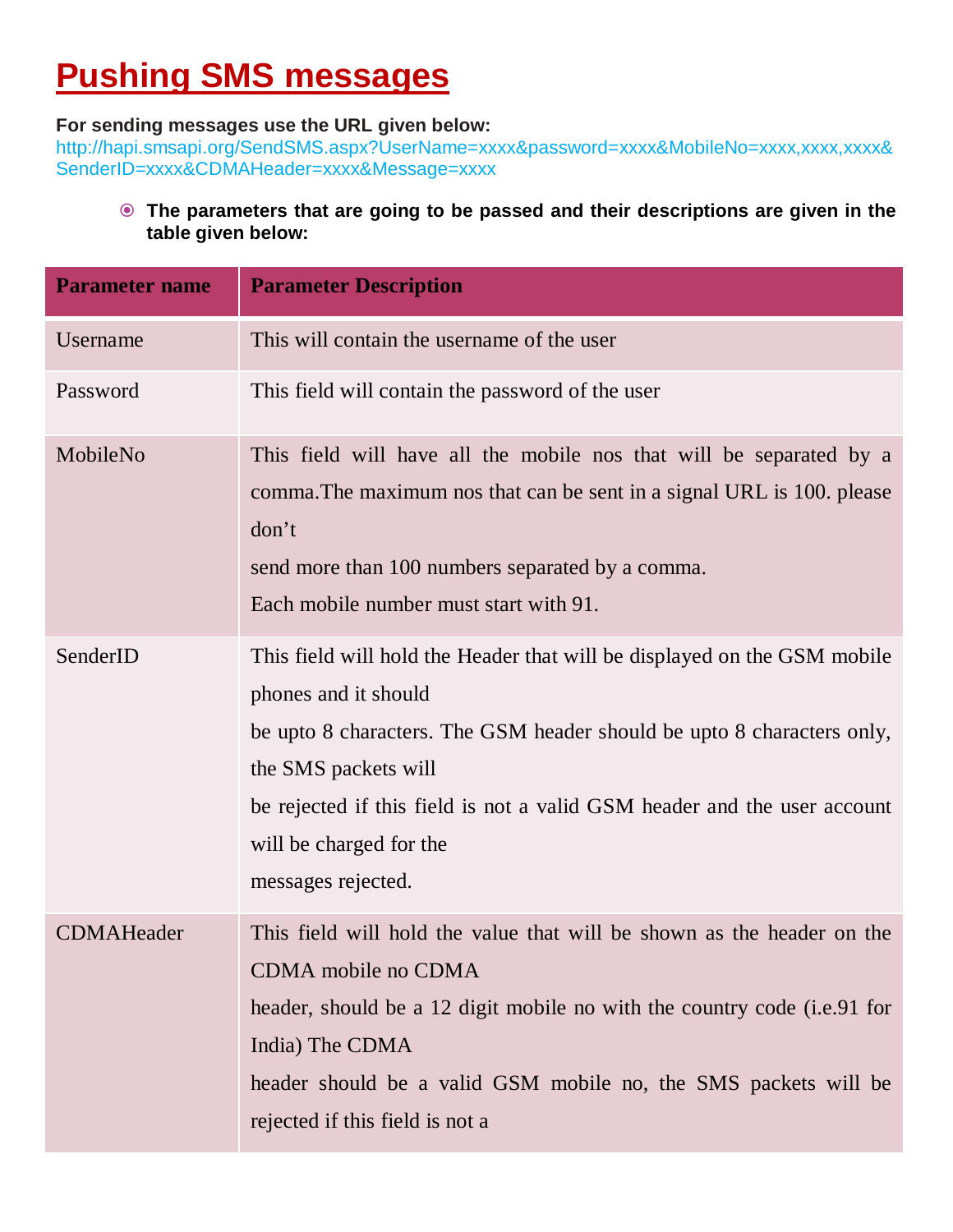|         | valid 12 digit GSM number and the user account will be charged for the<br>messages rejected.                                                                                                                                                                  |
|---------|---------------------------------------------------------------------------------------------------------------------------------------------------------------------------------------------------------------------------------------------------------------|
| Message | The message length should be less than 459 characters and 1 SMS credit<br>per contact should<br>be deducted for each 160 characters message. The message should be<br>URL encoded see the<br>specification on http://www.w3schools.com/tags/ref_urlencode.asp |

#### **Here is the list of return values when the HTTP request is made**

| <b>Parameter Name</b>                                                  | <b>Parameter Description</b>                                                                                                                                                                                                                            |
|------------------------------------------------------------------------|---------------------------------------------------------------------------------------------------------------------------------------------------------------------------------------------------------------------------------------------------------|
| Invalid username or password                                           | This will be returned when the Authentication<br>(username and password) parameters are not valid                                                                                                                                                       |
| MessageSent GUID= <messageid><br/>SUBMITDATE=<date></date></messageid> | $MessageSent - all the messages are submitted$<br>$GUID = this will contain a alphanumeric$<br>messageid that will be useful while retrieving the<br>reports<br>$SUBMITDATE = this$ is going to be the server date<br>and time of the message submitted |
| Code 0 SendSMS Pageload                                                | If any parameter value is missing or requesting<br>URL is incorrect.                                                                                                                                                                                    |
| Code 0 Too many contact numbers                                        | This will be returned when numbers of contacts<br>are greater than TPS which is assigned to user.                                                                                                                                                       |
| Code 0 User Account Expired                                            | If user account has been expired                                                                                                                                                                                                                        |
| Code=0 Not Enough Credits                                              | If user has not enough SMS credits                                                                                                                                                                                                                      |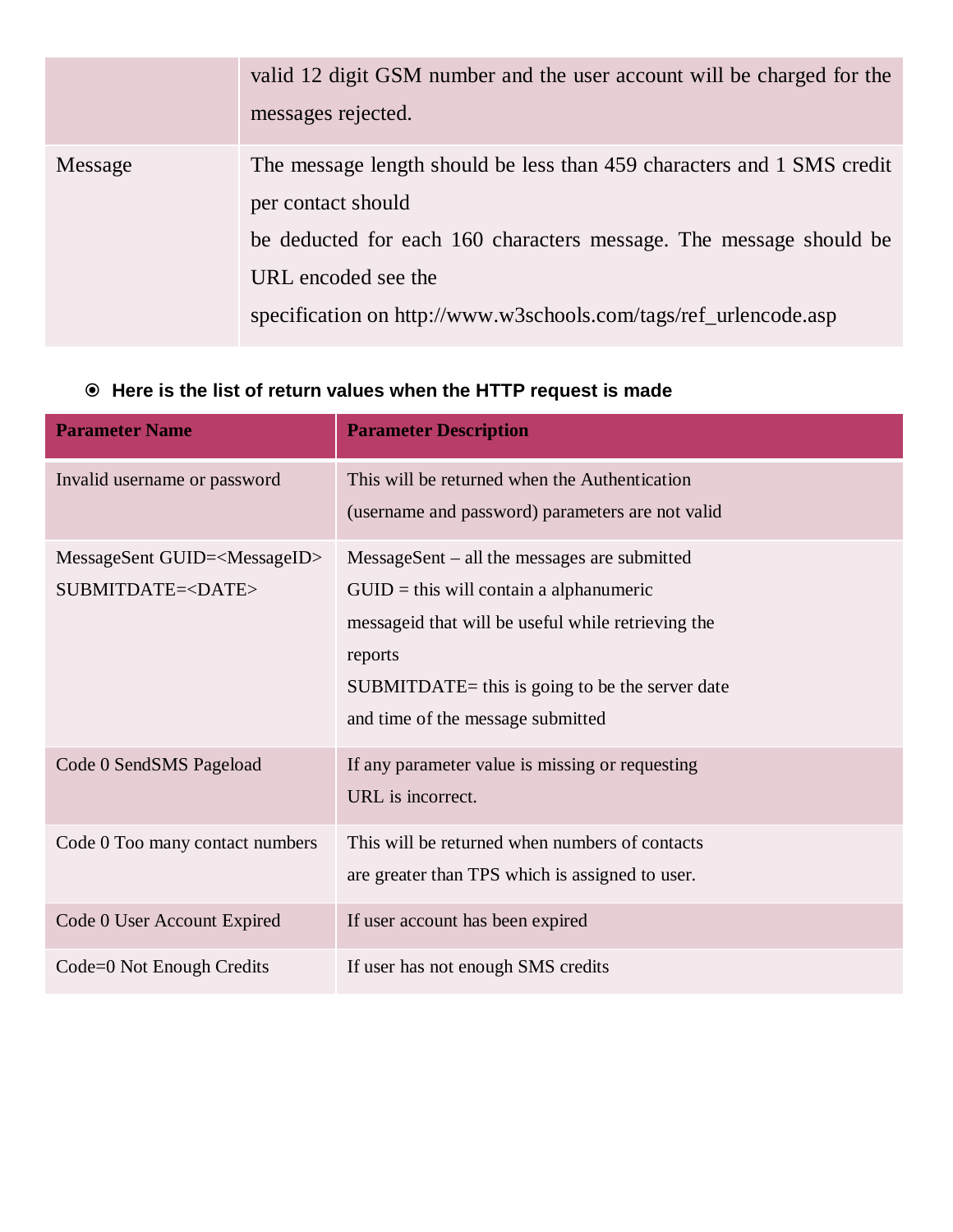## **Checking Credits**

- **For checking credits use the URL given below:**
- http://hapi.smsapi.org/CreditCheck.aspx?Username=xxxx&Password=xxxx
- **The parameters that are going to be passed and their description is given in the table given below:**

| <b>Parameter Name</b> | <b>Parameter Description</b>                     |
|-----------------------|--------------------------------------------------|
| <b>Username</b>       | This will contain the username of the user       |
| Password              | This field will contain the password of the user |

#### **Here is the list of return values when the HTTP request is made**

| <b>Parameter Name</b>                                                 | <b>Parameter Description</b>                                                                                                                                                                           |
|-----------------------------------------------------------------------|--------------------------------------------------------------------------------------------------------------------------------------------------------------------------------------------------------|
| $Limit = reditsassigned>,Used=$                                       | Limit = this field will contain the total no of messages that<br>are assigned to that account Used = this field will contain<br>the total no of messages that have been already sent by<br>the account |
| Code= <errorno><br/>Error: Access Denied</errorno>                    | This will be returned when the Authentication (username<br>and password) parameters are not valid                                                                                                      |
| Code= <errorno><br/>Error: Exception<br/><b>CreditCheck</b></errorno> | This will be returned if there is problem with the application<br>on the server and there is an inner exception thrown                                                                                 |
| $<$ HTML $>$                                                          | Apart from all above errors, if the server throws a page<br>that will have HTTP tag, these means that the server is<br>down or restarting                                                              |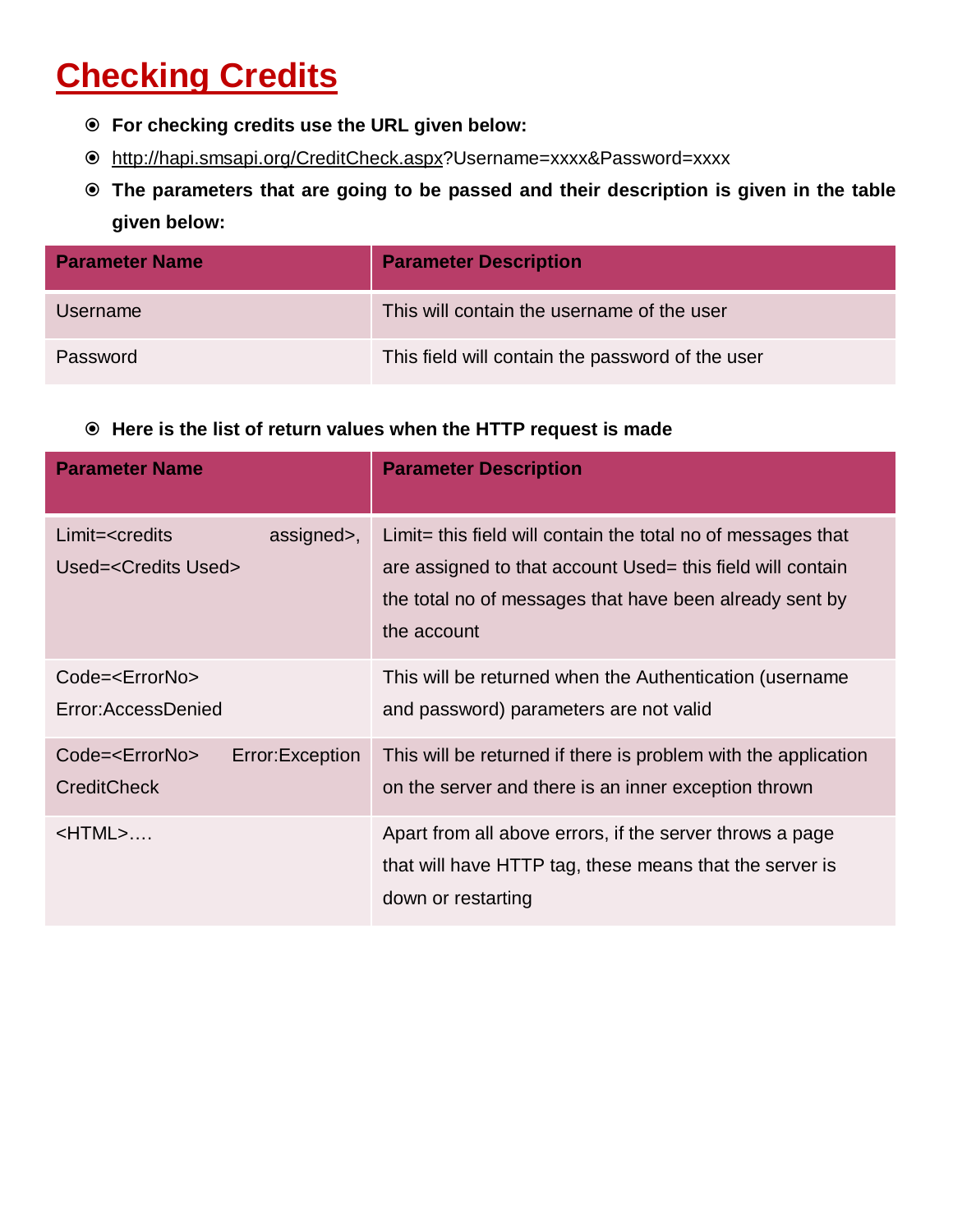## **Date wise Delivery reports**

- **For checking delivery reports use the URL given below:**
- http://hapi.smsapi.org/GetReports.aspx?UserName=xxxx&Password=xxxx&SenderID=xxxx&C DMAHeader=xxxx&Date=xxxx
- **The parameters that are going to be passed and their descriptions are given in the table given below**

| <b>Parameter Name</b> | <b>Parameter Description</b>                                                                                                                                                                                                                                |
|-----------------------|-------------------------------------------------------------------------------------------------------------------------------------------------------------------------------------------------------------------------------------------------------------|
| <b>UserName</b>       | This will contain the username of the user                                                                                                                                                                                                                  |
| Password              | This will contain the password of the user                                                                                                                                                                                                                  |
| SenderID              | This will contain the SenderID of the message.<br>This field can be optional.                                                                                                                                                                               |
| <b>CDMAHeader</b>     | This will contain the CDMAHeader (i.e. valid GSM mobile number).<br>This field can be optional.                                                                                                                                                             |
| Date                  | This will contain the date for which delivery reports should be<br>requested.<br>Format should be as follows: YYYY-MM-DD (i.e. 2009-02-25)<br>Single digit month (i.e. MM) and day (i.e. DD) should be start with 0<br>(i.e. for 2nd month MM should be 02) |

- Here is the list of return values when the HTTP request is made
- **Sample Output**
- MSG|LM-Test|919923623523|2009-03-24 18:52:48|DELIVERED
- MSG|919923623523|919967675156|2009-03-24 18:52:48|DELIVERED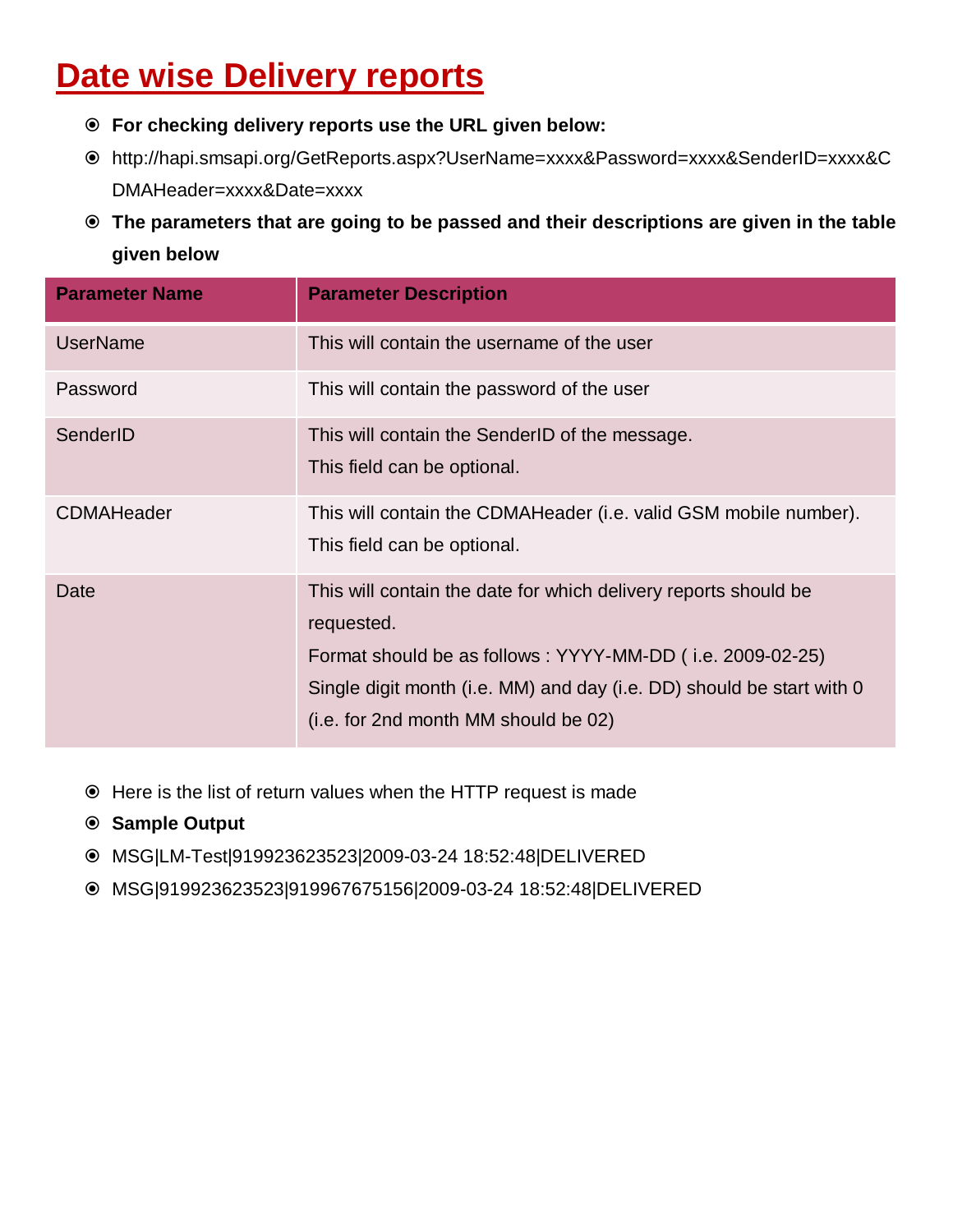| <b>Parameter Name</b>           | <b>Parameter Description</b>                                                                                                               |
|---------------------------------|--------------------------------------------------------------------------------------------------------------------------------------------|
| <b>MSG</b>                      | Start of individual number's delivery report                                                                                               |
| (i.e. pipe sign)                | This sign divides fields as listed below:<br>1. SenderID / CDMAHeader<br>2. Recipient Mobile Number<br>3. Delivered Date Time<br>4. Status |
| Invalid username or password    | This will be returned when the Authentication<br>(username and password) parameters are not valid                                          |
| Code 0 Error getDeliveryReports | This will be returned if any parameter is missing                                                                                          |
| Code 0 Put proper date          | If specified date is not in proper format                                                                                                  |
| <b>Record Not Found</b>         | lf<br>found<br>for<br>specified<br>message<br>record<br>not<br>date, SenderID and<br><b>CDMAHeader</b>                                     |
| <b>DLR Not Found.</b>           | <b>If</b><br>delivery<br>found<br>specified<br>report<br>not<br>for<br>date, SenderID and<br><b>CDMAHeader</b>                             |

### **MessageID wise Delivery Reports (With Sequence**

## **No.)**

- **For checking delivery reports use the URL given below:**
- http://hapi.smsapi.org/GetReportsOfID.aspx?UserName=xxxx&Password=xxxx&MessageID=x xxx
- **The parameters that are going to be passed and their description is given in the table given below:**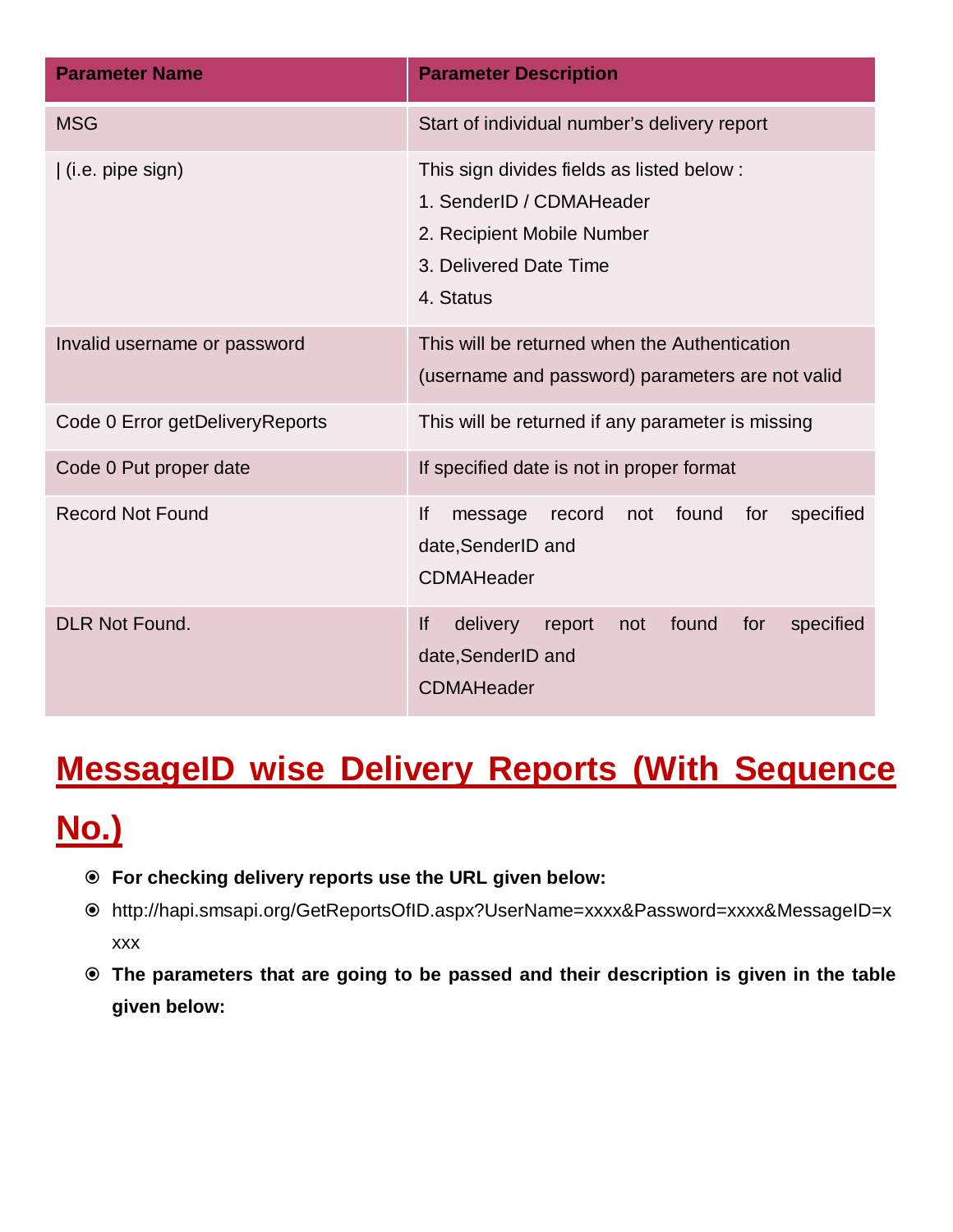| <b>Parameter Name</b> | <b>Parameter Description</b>                                                            |
|-----------------------|-----------------------------------------------------------------------------------------|
| <b>UserName</b>       | This will contain the username of the user                                              |
| Password              | This will contain the password of the user                                              |
| MessageID             | This field will contain the messageid (GUID) that was captured<br>while sending the SMS |

#### **Here is the list of return values when the HTTP request is made**

#### **Sample Output**

```
SEQ="1" ERR="8448" DONEDATE="25/03/09 12:56" BR SEQ="2" ERR="8448"
```
DONEDATE="25/03/09 12:55" BR

| <b>Parameter Name</b>                                                                                               | <b>Parameter Description</b>                                                                                                                                                                                                                                                                                                                                                                                                                                                                                                                                                                                                                                                                                                                                                                                                                                    |
|---------------------------------------------------------------------------------------------------------------------|-----------------------------------------------------------------------------------------------------------------------------------------------------------------------------------------------------------------------------------------------------------------------------------------------------------------------------------------------------------------------------------------------------------------------------------------------------------------------------------------------------------------------------------------------------------------------------------------------------------------------------------------------------------------------------------------------------------------------------------------------------------------------------------------------------------------------------------------------------------------|
| SEQ= <sequence id=""><br/>ERR=<error no=""><br/>DONEDATE=<report date=""><br/><b>BR</b></report></error></sequence> | SEQ= <sequence id=""> this is the field that will contain the<br/>sequence no, the sequence<br/>no can be mapped with the messages that were send by<br/>separation of a comma. The<br/>sequence ID is give to the mobile no's in the sequence that they<br/>are received.<br/>For example when you send an sms here is what the mobile no<br/>will look like<br/>MobileNo=919880517000,919845611700,919322243078<br/><math>919880517000 = SEQID = 1</math><br/><math>919845611700 = SEQID = 2</math><br/><math>919322243078 = SEQID = 3</math><br/>ERR=<error no=""><br/>Error <math>No = 8448 =</math> Delivered<br/>Error No = <math>8449</math> = Failed<br/>Error No = <math>8450</math> = InvalidID<br/>DONEDATE= this field contains the report date and time<br/><math>BR =</math> this symbol signifies a break between two reports</error></sequence> |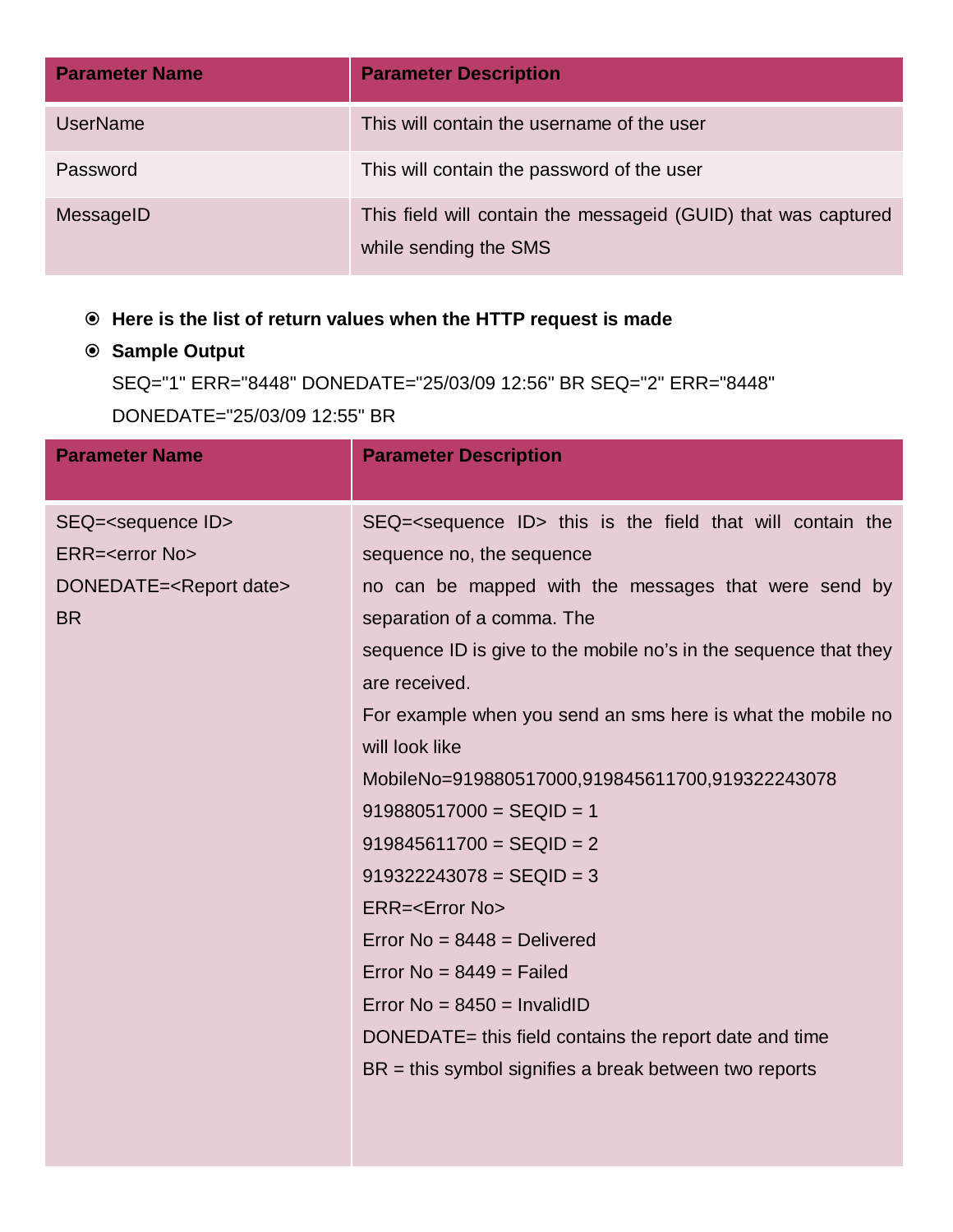| Code 0 Invalid MessageID           | This will be returned if no proper MessageID provided                                                                                     |
|------------------------------------|-------------------------------------------------------------------------------------------------------------------------------------------|
| Code=0 Error<br>getDeliveryReports | This will be returned if there was an error fetching the delivery<br>reports or if any<br>parameter is missing                            |
| Code=0 Error                       | This will be returned if there is problem with the application on<br>the server and there is<br>an inner exception thrown                 |
| $\langle$ HTML $>$                 | Apart from all above errors, if the server throws a page that will<br>have HTTP tag,<br>these means that the server is down or restarting |

#### **MessageID wise Delivery Reports (With Mobile No.)**

- **For checking delivery reports use the URL given below:**
- http://hapi.smsapi.org/GetReportsMessageID.aspx?UserName=xxxx&Password=xxxx&Messa geID=xxxx
- The parameters that are going to be passed and their descriptions are given in the table given below

| <b>Parameter Name</b> | <b>Parameter Description</b>                                                            |
|-----------------------|-----------------------------------------------------------------------------------------|
| <b>UserName</b>       | This will contain the username of the user                                              |
| Password              | This will contain the password of the user                                              |
| MessageID             | This field will contain the messageid (GUID) that was captured<br>while sending the SMS |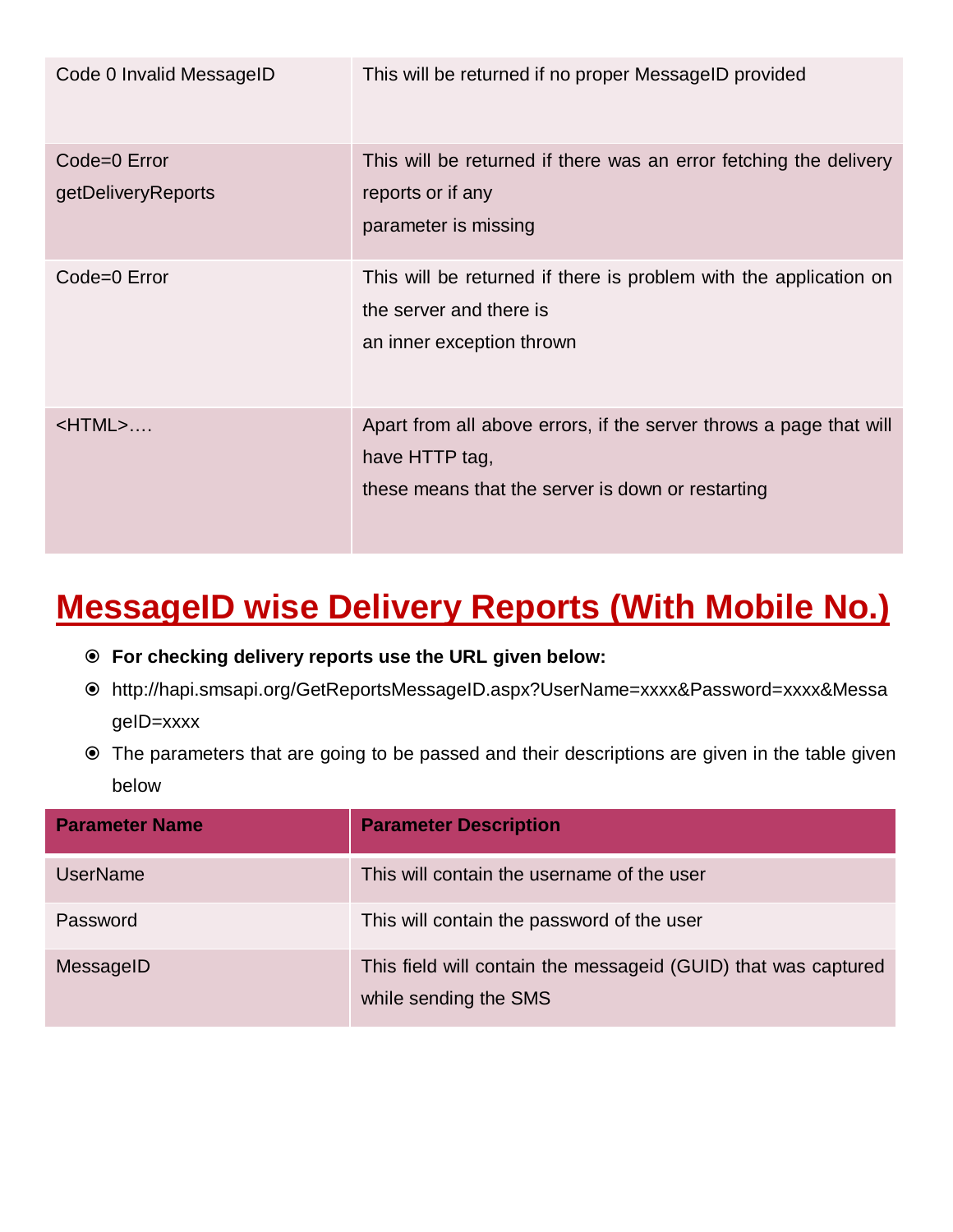Here is the list of return values when the HTTP request is made

#### **Sample Output**

MSG|919930966009|2009-03-25 12:55:56|DELIVERED MSG|919969158190|2009-03-25 12:55:56|DELIVERED MSG|919923623523|2009-03-25 12:55:56|DELIVERED MSG|919869606219|2009-03-25 12:55:57|DELIVERED MSG|919967675156|2009-03-25 12:56:07|DELIVERED MSG|919867460449|2009-03-25 12:56:14|DELIVERED

| <b>Parameter Name</b>           | <b>Parameter Description</b>                                                                                   |
|---------------------------------|----------------------------------------------------------------------------------------------------------------|
| <b>MSG</b>                      | Start of individual number's delivery report                                                                   |
| $($ i.e. pipe sign $)$          | This sign divides fields as listed below:<br>1. Recipient Mobile Number<br>2. Delivered Date Time<br>3. Status |
| Invalid username or password    | This will be returned when the Authentication<br>(username and password) parameters are not valid              |
| Code 0 Invalid MessageID        | This will be returned if no proper MessageID provided                                                          |
| Code 0 Error getDeliveryReports | This will be returned if any parameter is missing<br>Or if any parameter is missing                            |
| <b>DLR Not Found</b>            | If delivery report not found for specified<br>date, SenderID and CDMAHeader                                    |